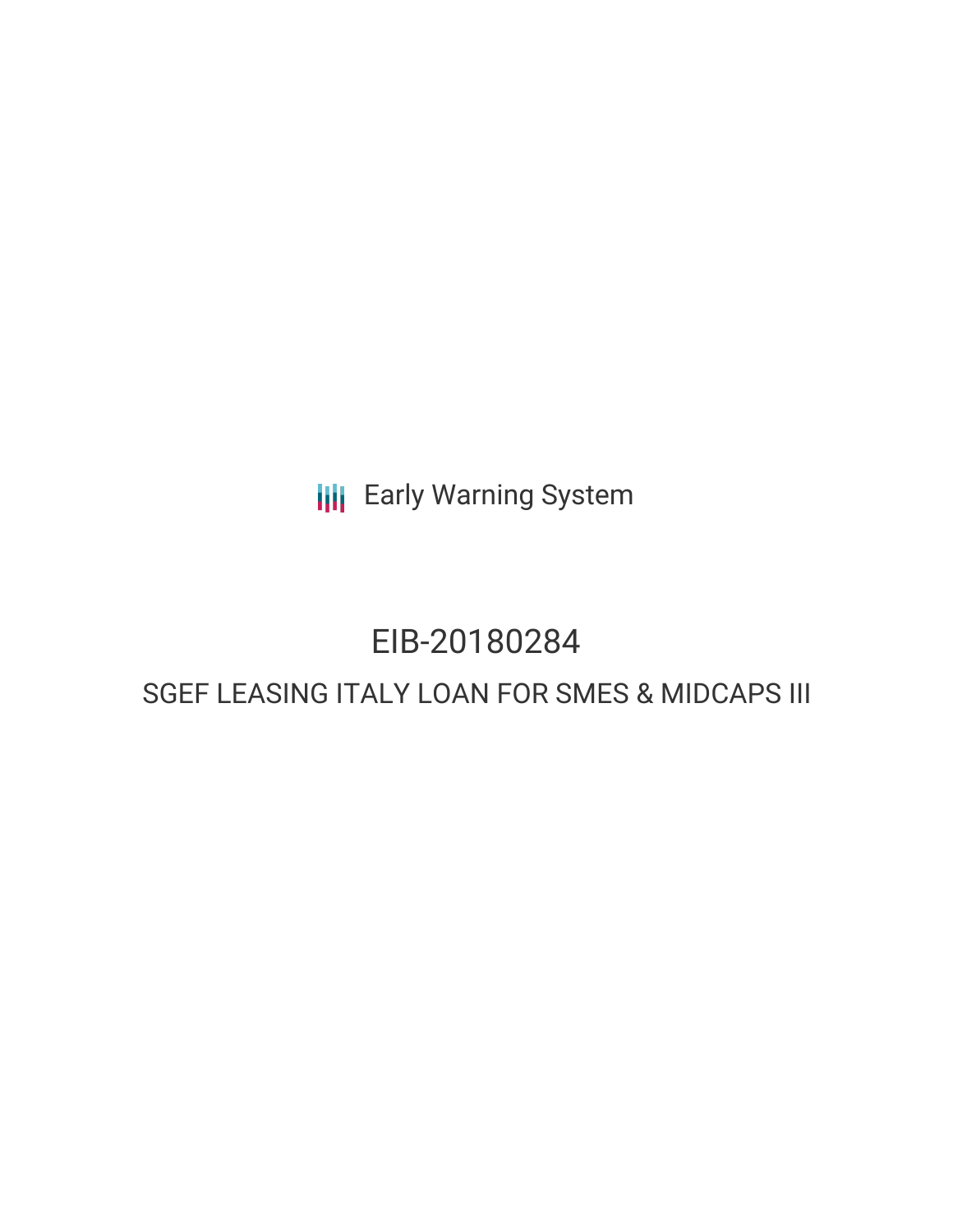

#### **Quick Facts**

| <b>Countries</b>               | Italy                             |
|--------------------------------|-----------------------------------|
| <b>Financial Institutions</b>  | European Investment Bank (EIB)    |
| <b>Status</b>                  | Proposed                          |
| <b>Bank Risk Rating</b>        |                                   |
| <b>Borrower</b>                | FRAER LEASING SPA, SG LEASING SPA |
| <b>Sectors</b>                 | Finance                           |
| <b>Investment Type(s)</b>      | Loan                              |
| <b>Investment Amount (USD)</b> | \$175.46 million                  |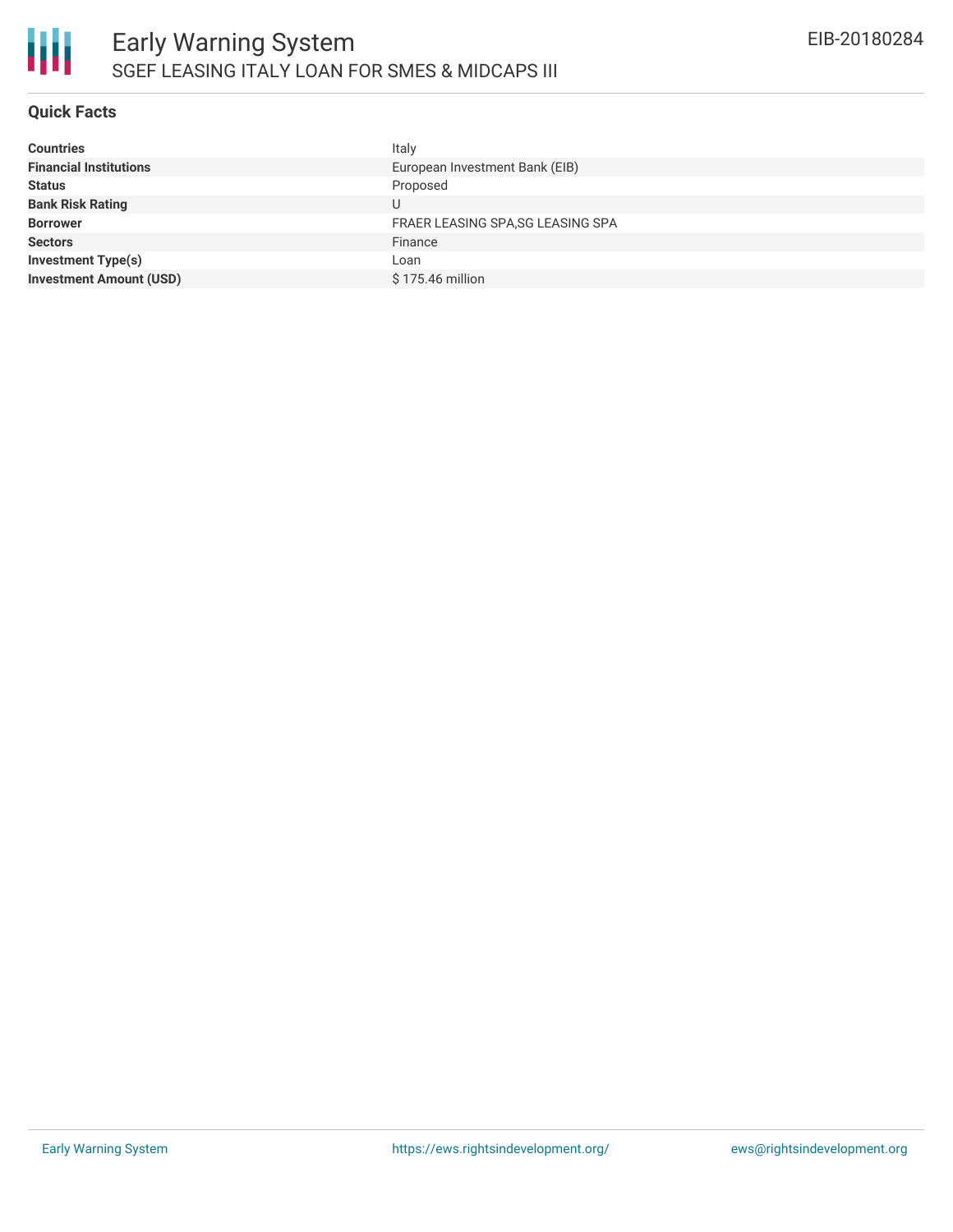

#### **Project Description**

The project consists of a dedicated EIB loan to finance eligible investments from small and medium-sized enterprises (SMEs) and mid-caps via leasing schemes in Italy.

This project aims to improve competitiveness and access to finance at favourable conditions for SMEs and mid-caps in Italy.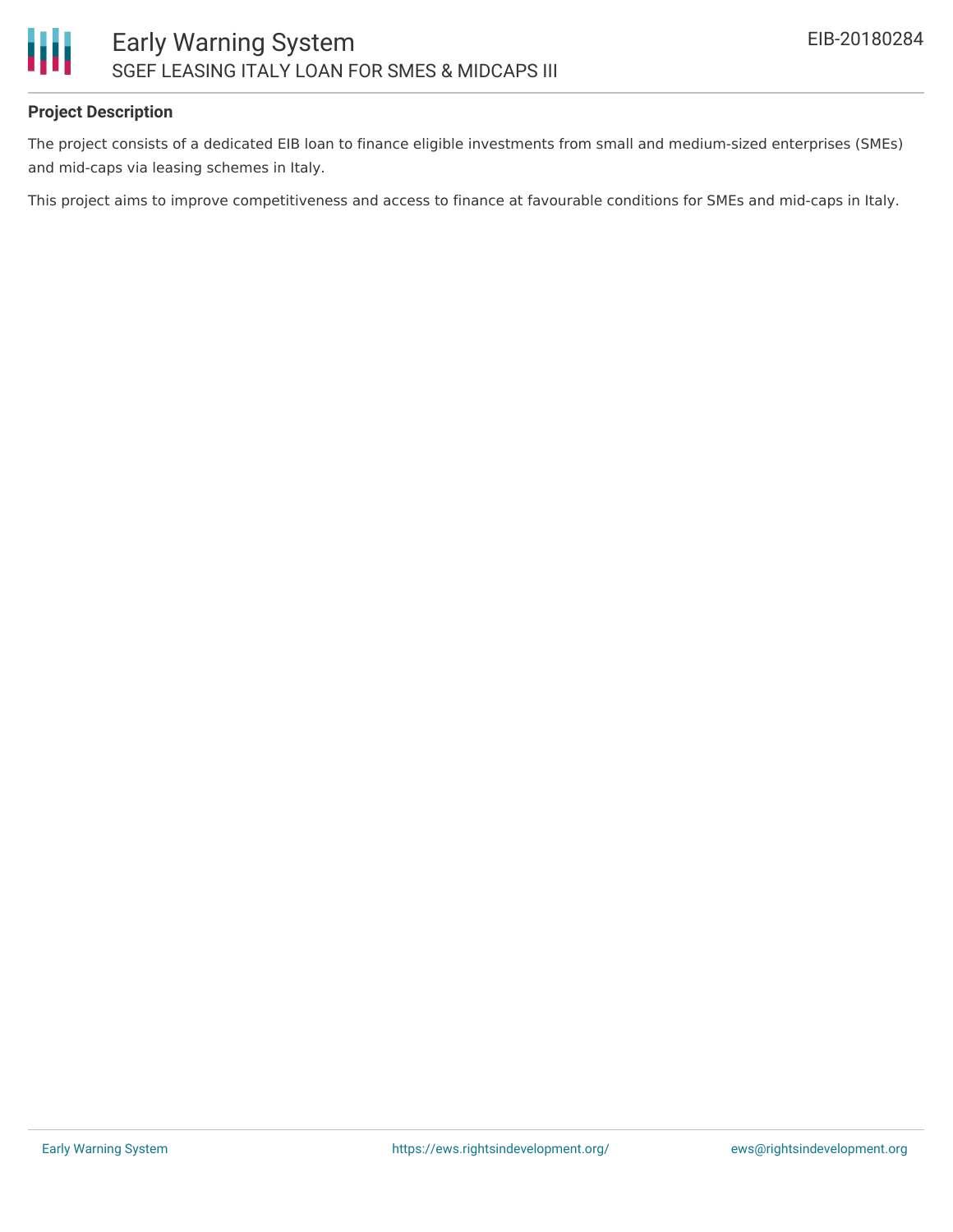#### **Investment Description**

European Investment Bank (EIB)

Final beneficiaries will be requested to comply with applicable national and EU legislation, as appropriate.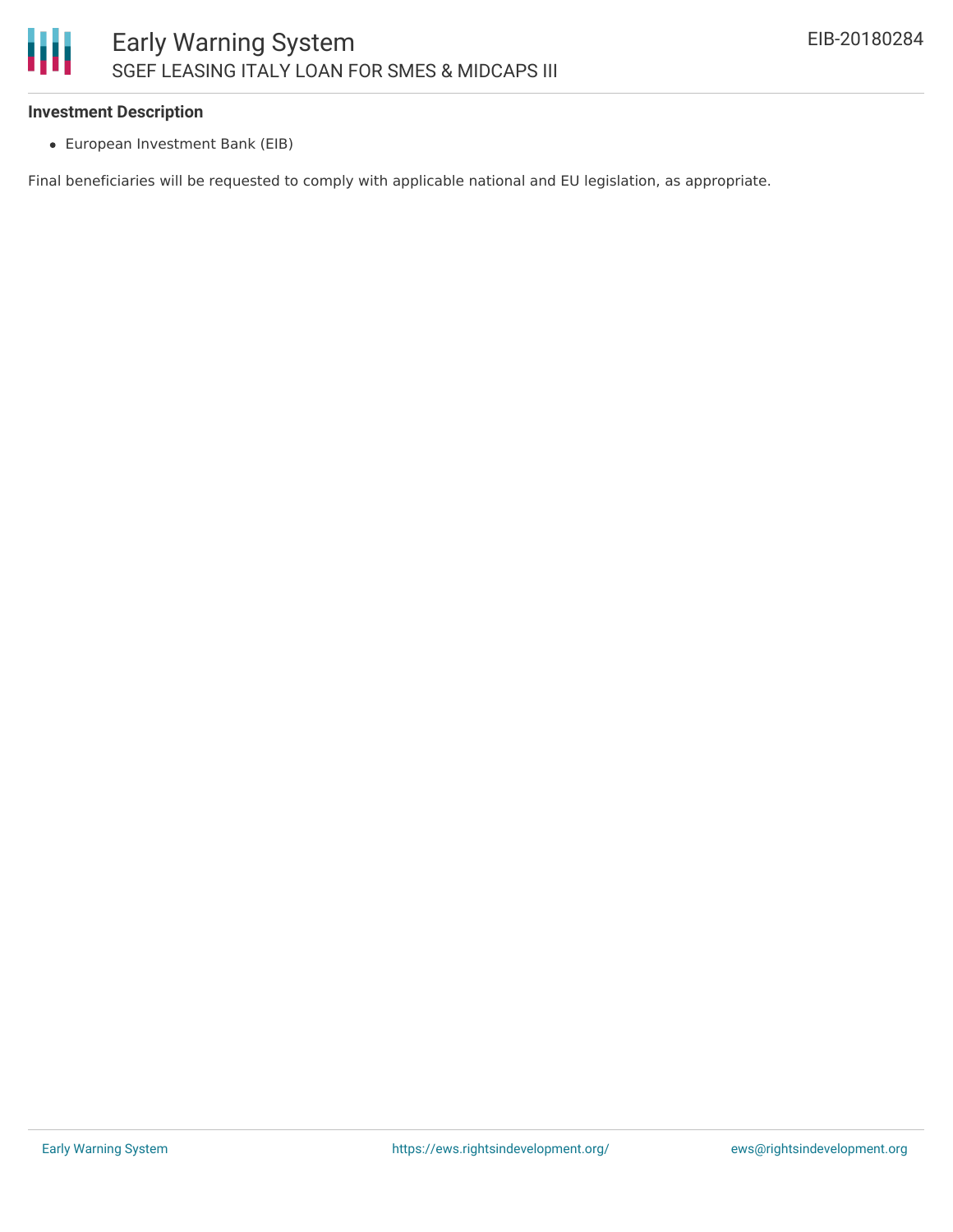

### Early Warning System SGEF LEASING ITALY LOAN FOR SMES & MIDCAPS III

| <b>Private Actor 1</b> | <b>Private Actor</b><br>  Role | <b>Private Actor</b><br>l Sector | <b>Relation</b>          | <b>Private Actor 2</b> | <b>Private Actor</b><br>2 Role | <b>Private Actor</b><br>2 Sector |
|------------------------|--------------------------------|----------------------------------|--------------------------|------------------------|--------------------------------|----------------------------------|
| . .                    | $\overline{\phantom{a}}$       | $\overline{\phantom{0}}$         | $\overline{\phantom{0}}$ | FRAER LEASING SPA      | Client                         | $\sim$                           |
| ۰                      |                                | $\overline{\phantom{a}}$         | $\overline{\phantom{a}}$ | SG LEASING SPA         | Client                         | $\overline{\phantom{a}}$         |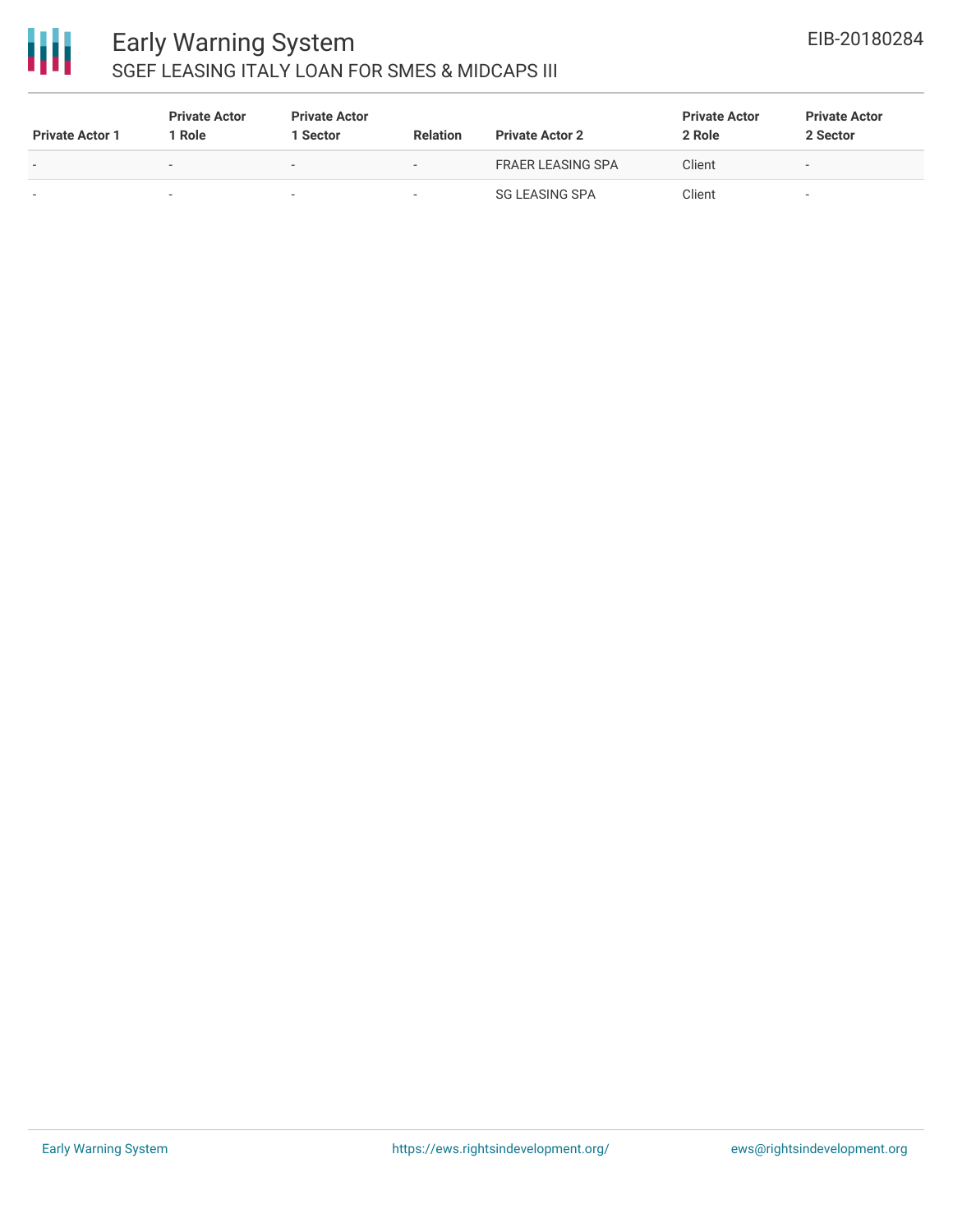#### **Contact Information**

\*There is no further information released at this project stage\*

#### ACCOUNTABILITY MECHANISM OF EIB

The EIB Complaints Mechanism is designed to facilitate and handle complaints against the EIB by individuals, organizations or corporations affected by EIB activities. When exercising the right to lodge a complaint against the EIB, any member of the public has access to a two-tier procedure, one internal - the Complaints Mechanism Office - and one external - the European Ombudsman. A complaint can be lodged via a written communication addressed to the Secretary-General of the EIB, via email to the dedicated email address complaints@eib.org, by completing the online complaint form available at the following address: http://www.eib.org/complaints/form, via fax or delivered directly to the EIB Complaints Mechanism Division, any EIB local representation office or any EIB staff. For further details, check:

http://www.eib.org/attachments/strategies/complaints\_mechanism\_policy\_en.pdf

When dissatisfied with a complaint to the EIB Complaints Mechanism, citizens can then turn towards the European Ombudsman. A memorandum of Understanding has been signed between the EIB and the European Ombudsman establishes that citizens (even outside of the EU if the Ombudsman finds their complaint justified) can turn towards the Ombudsman on issues related to 'maladministration' by the EIB. Note that before going to the Ombudsman, an attempt must be made to resolve the case by contacting the EIB. In addition, the complaint must be made within two years of the date when the facts on which your complaint is based became known to you. You can write to the Ombudsman in any of the languages of the European Union. Additional details, including filing requirements and complaint forms, are available at http://www.ombudsman.europa.eu/atyourservice/interactiveguide.faces